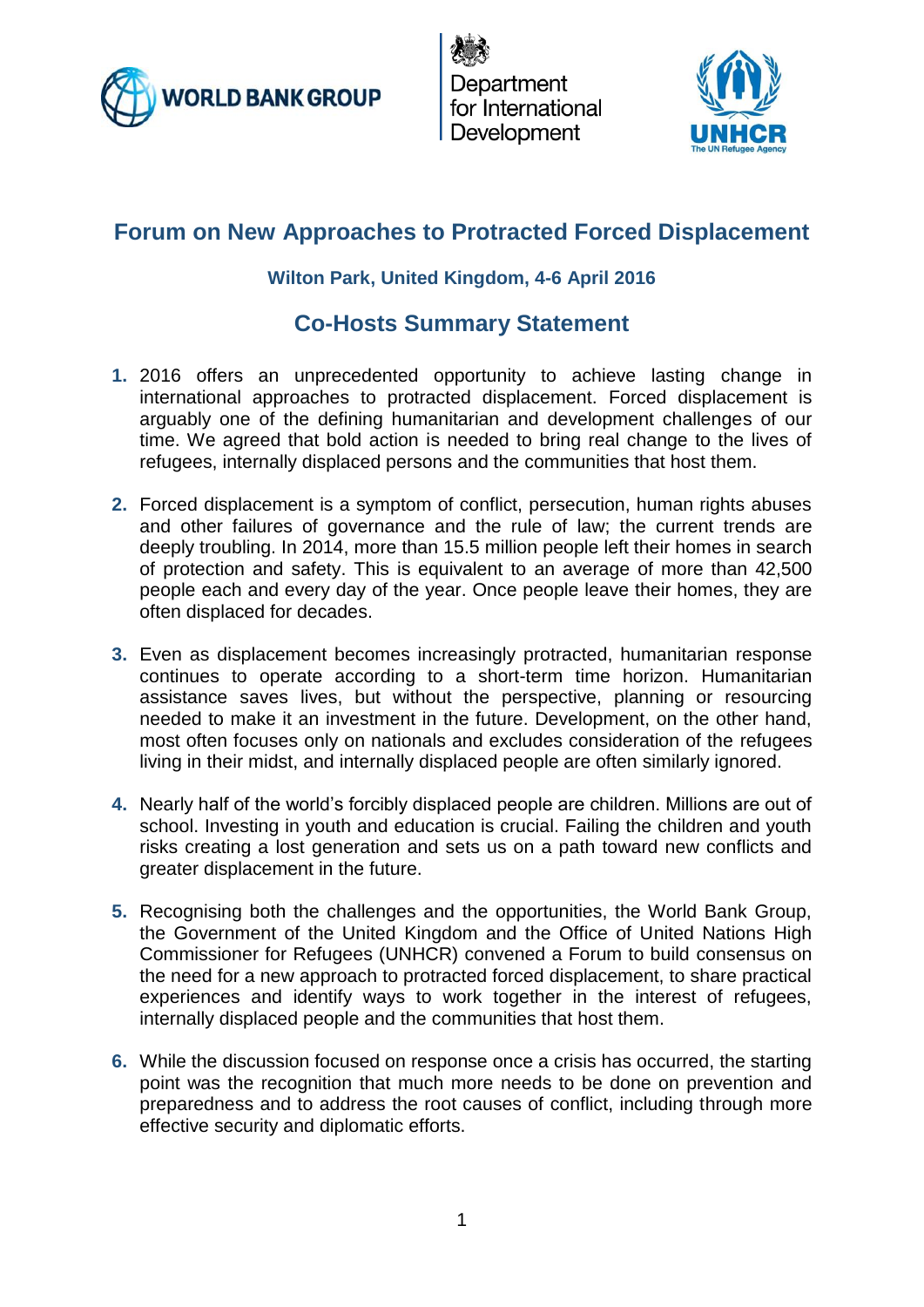- **7.** Host governments have been responding to the challenge for decades. A number of these countries have changed domestic laws and policies with a view to achieving better development outcomes for refugee and host communities alike, even in the face of political and national security challenges. These include the right of refugees to freedom of movement, the rights to seek employment, acquire housing and land, and to access national services for health and education. Others are partnering with the private sector to stimulate production, create jobs and increase access to financial services.
- **8.** Many international humanitarian and development partners are pursuing adapted approaches and collaborating in new ways to address the challenges of protracted forced displacement and provide better support to governments. Much more needs to be done however to achieve greater collaboration in assessment, planning, programming and financing.

#### **Core principles of a new approach**

- **9.** Delivering new approaches requires changing our mind set and attitudes, adapting our institutions and ways of working, building new partnerships and moving out of our comfort zone. This entails not only humanitarian and development partners working together differently but also collaborating with a broader range of international and regional peace and security actors and the private sector.
- **10.**Humanitarians bring the capacity to act quickly and save lives; this must be valued and maintained. However, a continuum of protection must run from emergency response through to durable solutions. Development actors, including international financial institutions, bring a longer term perspective that focuses on sustainability and the prospect of more predictable financing. We can learn from each other and build upon each other's strengths.
- **11.**Governments need to set their own development priorities and coordinate implementation. Support is needed at multiple levels to build and sustain government systems to deliver services to the displaced and also to better prepare and respond in the event of future crises.
- **12.**The **2030 Agenda for Sustainable Development** pledge that **'no one will be left behind**' - adopted by 193 Member States of the United Nations - provides the fundamental platform for our approach. Building on the work of the **Solutions Alliance**, reflecting the directions of the **High Level Panel Report on Humanitarian Financing**, the **Secretary General's Agenda for Humanity** and **World Humanitarian Summit**, and the **AU Common African Position on Humanitarian Effectiveness** the Forum discussions advanced our common thinking on new approaches.
- **13.**From the Forum deliberations, five core principles emerged the *Wilton Park*  **Principles** – that serve as the foundation of a new approach to protracted forced displacement. The Wilton Park Principles have global relevance and must be implemented together and in a mutually reinforcing manner.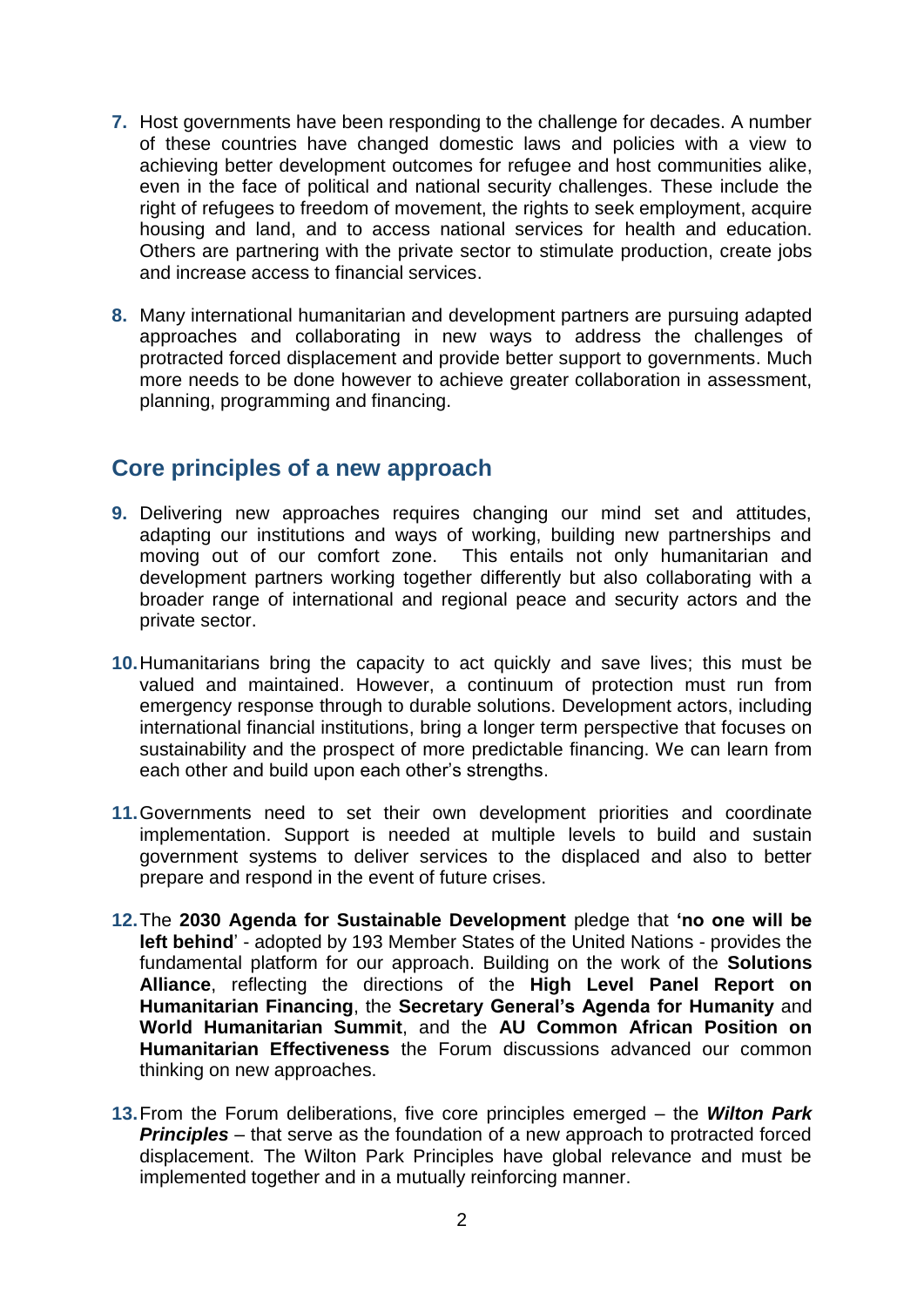### **I. Work through national and local systems**

- **14.**Rapid, agile and effective humanitarian response at times working through parallel systems - will continue to be essential to ensure protection and save lives. Planning and acting to strengthen national and local systems for the longer term should nevertheless start as early as possible. This is essential to manage and respond better to current needs, be resilient to future shocks and crises and ensure sustainability. However, efforts to strengthen national and local systems must take into account the context and dynamics of conflict, particularly in situations of internal displacement.
- **15.**The objective is to work more effectively, efficiently and sustainably and not simply to shift burdens to host governments. Working through national and local systems can also ensure investments in service delivery achieve equitable access and equal standards for host communities, refugees and internally displaced people. Non-governmental organisations (NGOs) will have a critical role to play. The Report of the High Level Panel on Humanitarian Financing notes that only 0.2% of reported humanitarian funding is channelled directly to local and national NGOs. This need to change. International and local actors need to adopt an approach that meets the needs of the whole population in a comprehensive way that is sensitive to specific needs and vulnerabilities.
- **16.**The Forum participants were encouraged by the inclusion of refugee children in national schools in Pakistan, Lebanon and other host countries. These examples of good practice need to be supported, documented and replicated elsewhere.

#### **II. Support host communities and build social cohesion**

- **17.**Support to host communities and building social cohesion are crucial. The voices of the people most affected must inform and be at the centre of planning and action. Host communities are the first to absorb the shocks of a major influx of refugees or internally-displaced people, and they demonstrate tremendous generosity. In both rural and urban settings however, local people often experience competition for economic opportunities, increased cost of basic necessities and decreased access to basic services. This leads to social strains and, at times, conflict.
- **18.**Leadership political, religious, business, social and traditional plays an essential role in defining how host communities respond to these shocks and overcome them. Engaging with youth also an investment in leadership for the future. Bringing host communities and refugees or internally displaced people together – based upon a common vision for the development of an area or region – can also be a powerful vehicle for building social cohesion.
- **19.**During the Forum, we learned more about the innovative and inclusive approaches being pursued by some governments – such as the development planning that incorporates refugees and host communities, as seen in Uganda's new National Development Plan II (NDP II), the Turkana County development plan in Kenya and Pakistan's longstanding Refugee Affected and Hosting Areas (RAHA) programme in Pakistan. These innovative examples show the way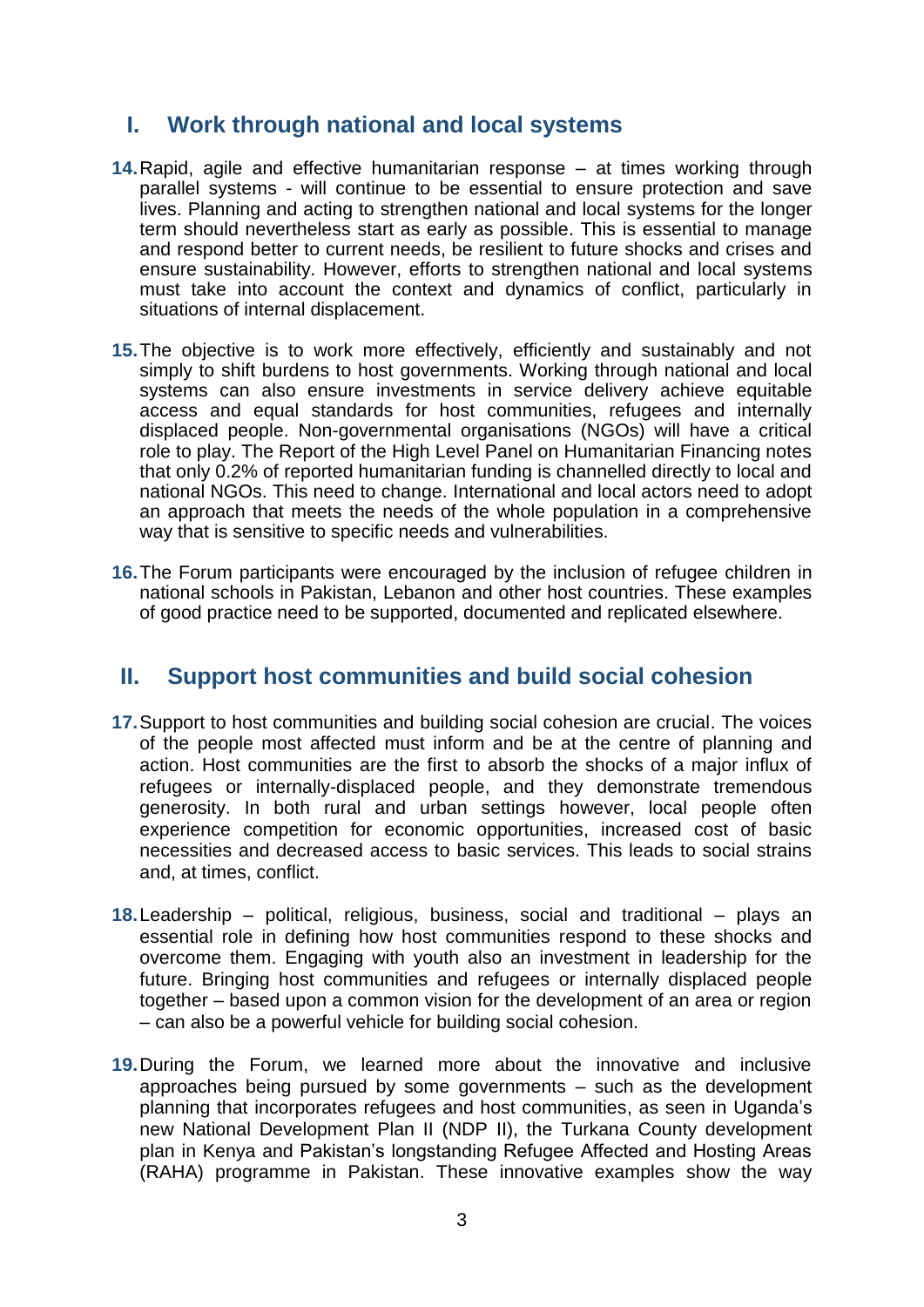toward building social cohesion by creating a sense of common interest among host and displaced communities.

### **III. Enable economic participation and stimulate growth**

- **20.**Refugees and internally displaced people bring tenacity, knowledge, skills and abilities to the communities in which they live. They should not be seen as the passive recipients of humanitarian assistance, but rather should be seen as agents with the human capital to build their own future and contribute to national development and growth.
- **21.**Economic participation allows people to regain their dignity and independence, and enables them to live more normal lives in their host communities. The positive outcomes can include reduced strains on government resources and the need for external support over time. Refugees and internally displaced people need to retain or develop skills and assets to be self-reliant and better prepare for solutions whichever forms they take, including returning home.
- **22.**Economic participation for refugees resonated as an important core principle with the Forum participants, who nevertheless appreciated that such strategies cannot be pursued at any cost. They must be based on a sound socio-economic analysis of the context. The Forum highlighted the importance of being creative and pursuing non-aid strategies, such as trade concessions to expand economic opportunities for all.
- **23.**The Forum participants welcomed the positive approach to refugee employment reported in some major host countries. A significant development is Jordan's plan for a Special Economic Zone, where Syrian refugees and Jordanian nationals will work side-by-side in new businesses built with regional investment attracted by potential for access to the European Union market. The plan to create jobs for Syrian refugees and Lebanese workers through the Subsidised Temporary Employment Programme (STEP) in Lebanon is another encouraging example.

## **IV. Provide impactful and innovative financing**

- **24.**Humanitarian aid and official development assistance is not keeping pace with growing needs. New and innovative forms of financing must be identified. This will include leveraging the balance sheets of the multilateral development banks to provide a low-cost source of finance and stimulate private sector investment.
- **25.**Increasing the overall volume of financing is not enough. Greater predictability is also crucial. We can learn from insurance-based approaches to financing risk, which emphasize the importance of agreeing in advance who is responsible for different costs and ensuring that adequate financing is available to meet them. Discussions are currently underway on the replenishment of the multilateral development banks, which takes place every five years, and will provide an important opportunity to agree a better approach to financing in protracted crises.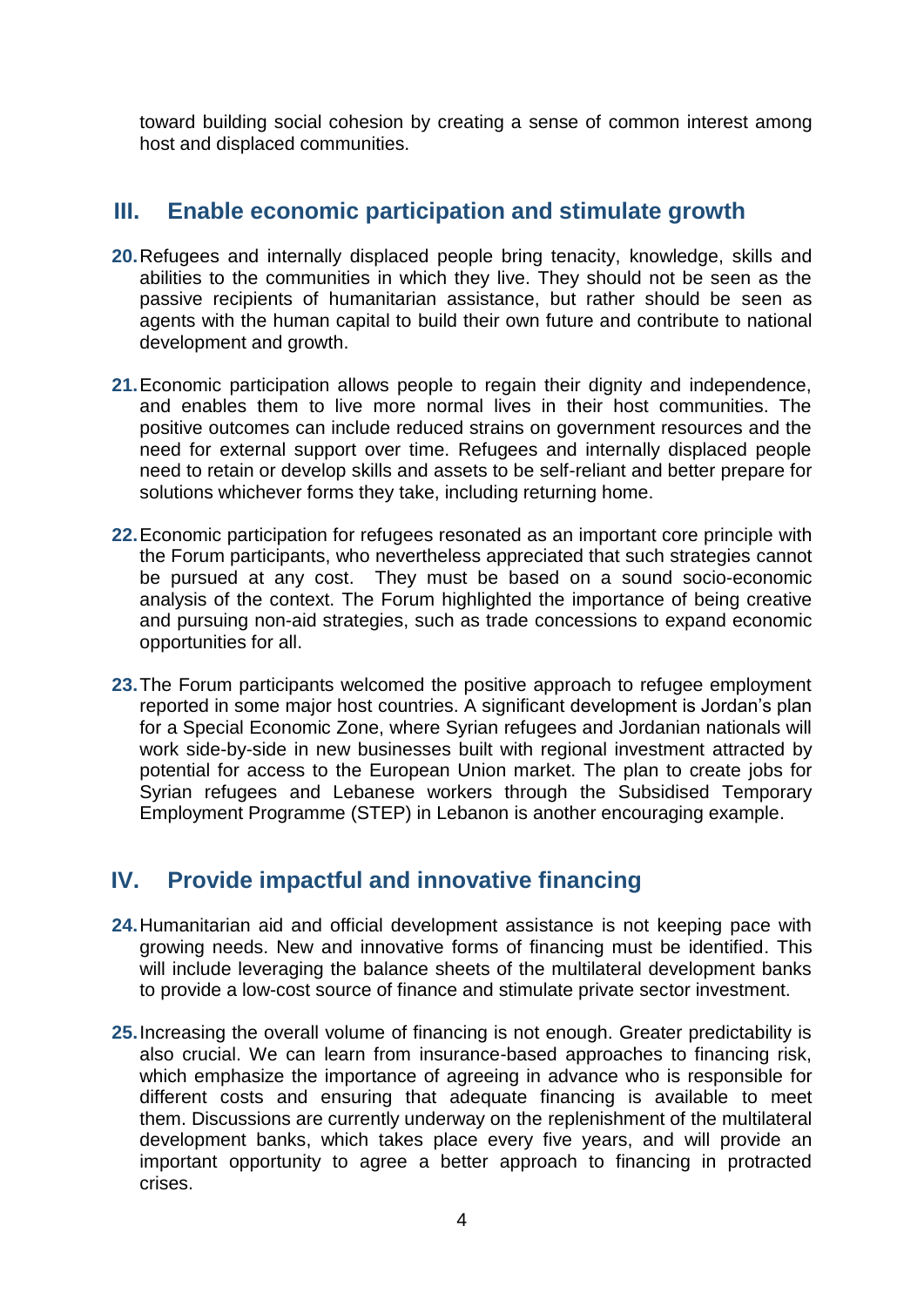- **26.**The World Bank is exploring a MENA Concessional Financing Facility. This would include blending grants from supporting countries with loans from multilateral development banks to bring down the cost of financing to more concessional levels, not usually accessed by middle income countries. The equivalent financing is accessed by developing countries through the IDA concessional window.
- **27.**Finally, we must ensure that we are using existing financing efficiently, including through the greater use of national social safety nets, including cash transfers. Cash transfers, linked to biometric registration have proven to be a powerful tool for protecting and assisting refugees in Lebanon, Jordan, Kenya and other countries, where they provide a stimulus to the local economy.

#### **V. Improve the data and evidence base**

- **28.**Making the case for a new approach requires much better evidence. We must better understand the costs and benefits of including refugees and internally displaced people in national development plans, as well as the impacts of their economic participation on host communities and the wider economy. More evidence is needed about which interventions work and at what cost. The value of improved evidence was shown by the impact that evidence and analysis made in supporting the negotiation of COP21 on climate change.
- **29.**Greater understanding is needed regarding the scale and dynamics of forced displacement. We must know more about the profile of relevant populations, including their demographic characteristics, skills and aspirations. Policy and practice in this area should draw upon national and local government capacities and data sources and put communities at the heart of planning.
- **30.**Working together demands that our assessments, planning and action are also based on shared data, to support better analysis and inform joint priorities and the results and collective outcomes to be achieved. Combining forces and building upon complementary strengths is part of the way forward.
- **31.**Leveraging new and existing data platforms, such as the Sustainable Development Goals and national census processes, strengthening capacity for information collection at the national level to expand the available data will also be important. The data revolution creates new opportunities but also challenges. Data collection and management needs to be strengthened with a clearer set of standards and protocols, greater commitment to responsible governance and open data.
- **32.**The potential for collaboration is shown by an important recent study of poverty and welfare among Syrian refugees in Jordan and Lebanon, which combined rich existing registration data with sophisticated modelling and analysis to inform humanitarian and development programming and response, including strategies for the targeting of assistance.